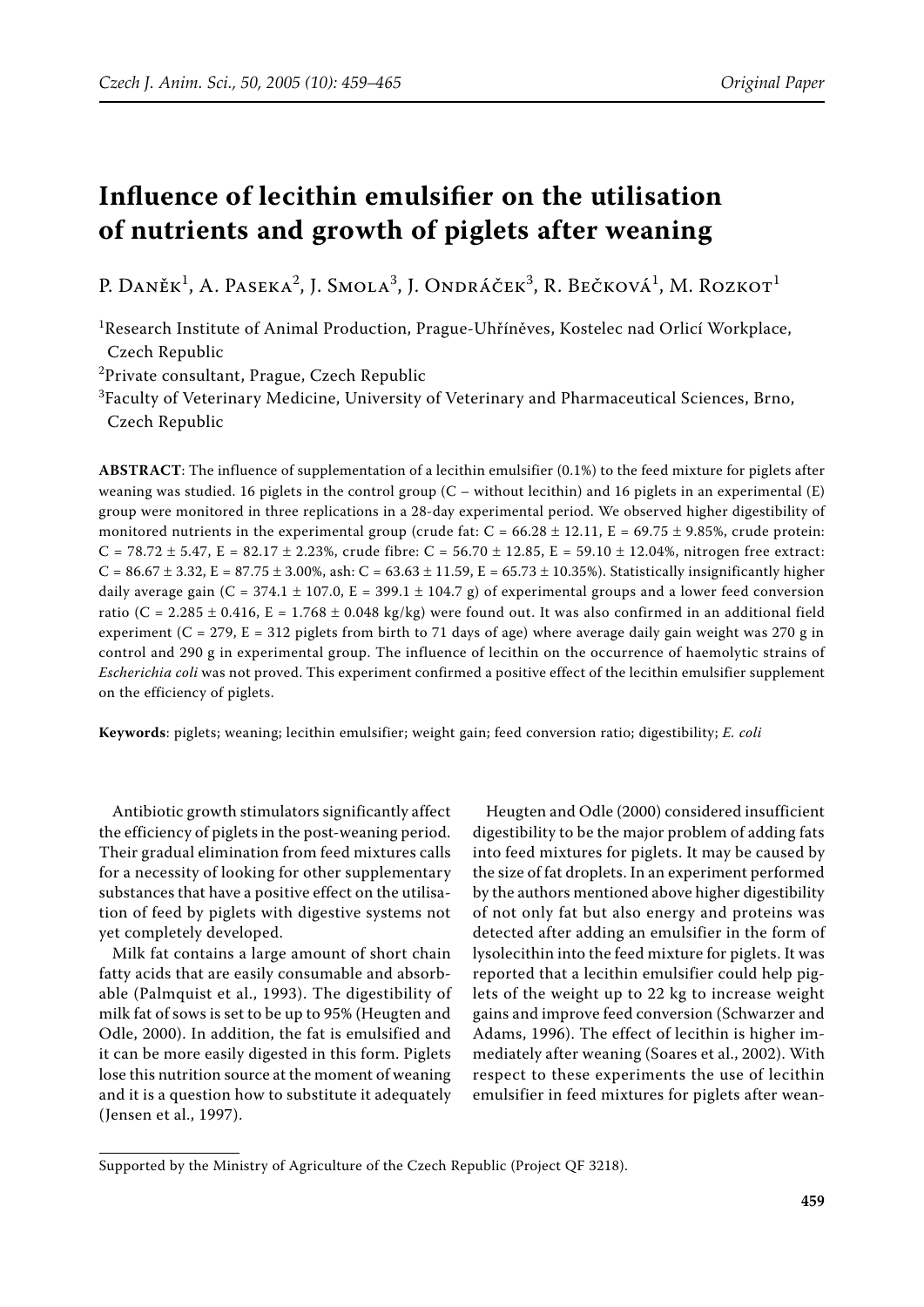ing can be promising (Desouza et al., 1995; Gu and Li, 2003).

Lecithin need not have only positive effects on the efficiency of pigs. Sung et al. (1993) proved in *in vitro* experiments with *E. coli* and *Enterococcus fecalis* that this substance inhibited cytotoxic and bacteriostatic effects of biliary acids. There arises a question what effects the supplement of lecithin will have on enteropathogenic *E. coli in vivo* in weaned piglets.

The aim of the experiment was to test the effects of lecithin on the efficiency of piglets in the postweaning period. Further, we monitored possible effects on the occurrence of enteropathogenic strains of *Escherichia coli K88*+ (or other enteropathogenic strains of *E. coli*) in the rectal microflora of piglets as well as the faecal consistency.

# **MATERIAL AND METHODS**

The experiment was conducted in the Research Institute of Animal Production at Prague-Uhříněves (RIAP), in experimental facilities of the Kostelec nad Orlicí workplace, on piglets from our own farm. The experiment was performed in three replications independent of each other. To exclude the influence of the mother, the piglets were divided into two groups so that piglets from one litter were represented in both groups in the same way. In the first and in the second part of the experiment there were six piglets in two groups, in the third replica-

Table 1. Composition of the feed mixture ČOS

| Wheat (%)                                | 16.1 |
|------------------------------------------|------|
| Barley (%)                               | 30.0 |
| $Corn(\%)$                               | 25.0 |
| Soybean meal (%)                         | 20.0 |
| Fish Flour (%)                           | 4.0  |
| Vegetable fat (%)                        | 1.3  |
| Mineral and vitamin supplement (%)       | 3.6  |
| <b>Calculated content of amino acids</b> |      |
| Lysine $(g/kg)$                          | 13.1 |
| Methionine $(g/kg)$                      | 3.7  |
| Sulphur amino acids (g/kg)               | 7.0  |
| Threonine (g/kg)                         | 8.6  |
| Tryptophan (g/kg)                        | 2.5  |

tion there were only four piglets in each group. All the piglets were given the same commercial mixture ČOS for early weaning of piglets (Table 1). A lecithin emulsifier was added into the mixture for the experimental group at a dose of 1.0 kg/t. The experiment started on the weaning day at the age of 28 days and ended four weeks later. The weight of piglets and feed consumption were monitored in weekly intervals.

In each part of the experiment a check of digestibility was performed, in the first and in the fourth week. From the first to the  $15<sup>th</sup>$  day after weaning the faeces quality in piglets was examined while the following key was used for faeces evaluation: 0 – solid and formed; 1 – soft and formed; 2 – soft and non-formed; 3 – liquid. For digestibility determination the faeces were collected on the last but one and on the last day of the particular week. The digestibility was determined by calculating the content of nutrients in feed and faeces concerning the content of the marker (insoluble portion of ash). In the laboratories of RIAP the contents of dry matter, crude protein, crude fat, crude fibre, ash and insoluble portion of ash in HCl were measured. Dry matter was determined by weighing after drying at the temperature of 105°C for 4 hours. The content of crude protein in the sample was calculated after determining the nitrogen content by coulometric titration according to the formula: crude protein =  $N \times 6.25$ . Nitrogen in the sample was transformed after mineralization by sulphuric acid while boiling with catalyst to ammonium sulphide and by titration with hypobromite generated coulometrically from potassium bromide using biamperometric indication its amount was calculated. Fat was determined by weighing as the residue after extraction by means of diethyl ether. Fibre was determined as the solid residue after acid and alkaline hydrolysis by sulphuric acid and the solution of sodium hydroxide after having estimated the ash by weighing. Ash was determined as the

Table 2. Content of nutrients in the feed mixture

| Dry matter $(g/kg)$                    | 888.13 |
|----------------------------------------|--------|
| Crude protein $(N \times 6.25)$ (g/kg) | 202.09 |
| Crude fat $(g/kg)$                     | 50.22  |
| Crude fibre $(g/kg)$                   | 37.17  |
| Ash $(g/kg)$                           | 48.49  |
| ME <sub>p</sub> (MJ/kg)                | 14.41  |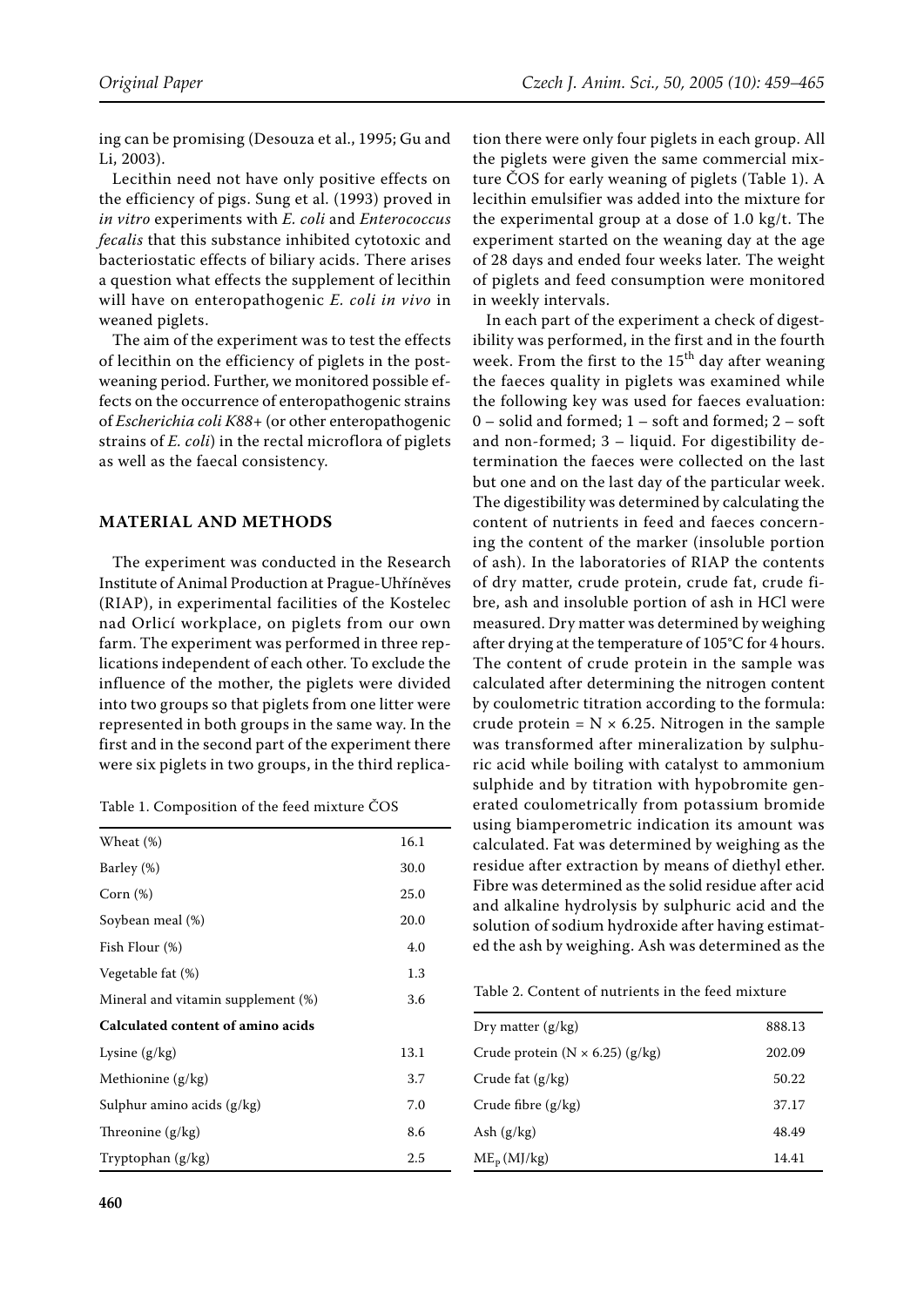residue after complete combustion of organic substances at 550°C by weighing. The insoluble portion of ash in HCl was determined as the residue of ash after dissolving ash in diluted hydrochloric acid by weighing. Laboratory analysis of the used feed mixture ČOS was performed at the same time (Table 2).

To monitor the occurrence of *E. coli K88+* in the rectum of piglets rectal smears were collected on the weaning day and subsequently seven days later using a commercial transportable kit with the Amies medium. The samples were anonymously transported to the microbiological laboratory and their cultivation was performed within 48 after collecting. Without multiplication by a semi-quantitative method the samples were inoculated directly onto the surface of blood agar (Columbia agar base Oxoid CM 331 supplemented with 5% of sheep blood) and MacConkey agar No. 3 Oxoid CM 115. After 18 hrs incubation in aerobic conditions at 37°C the occurrence of haemolytic and non-haemolytic colonies of *E. coli* as well as *Enterococcus spp*. was detected. The isolates identified biochemically as *E. coli* were examined for the presence of fimbrial antigen *K88* by means of a coagglutinating reagent prepared from the serum of immunized rabbit (Alexa et al., 2001). Haemolytic isolates of *E. coli K88-* were also examined for the known factors of virulence (Alexa et al., 2000) and

if these were not proved, isolates were interpreted as nonpathogenic.

To confirm the results from experimental conditions an additional experiment was organized on the pig farm. The feed mixture for the experimental group was complete with the same lecithin supplement (1 kg/t). Weight of piglets was registered after birth and before transport to the fattening station. Feed intake was not registered for technical problems.

The statistical program Qcexpert (TriloByte) was used for statistical evaluation.

#### **RESULTS AND DISCUSSION**

In all three replications the average daily gain was always higher in the experimental groups of piglets for the whole duration of the experiment (Table 3). In particular replications this increase was 4–9% compared to the control group. The higher daily gain of piglets was also reflected in the higher final weight – by 4–9% or 0.5–1.1 kg in comparison with the control. A reduction of the feed mixture consumption per kg of gain by 5–7% or 0.1–0.32 kg was noticed at the same time. A higher gain tendency ( $C = 374.1$ ,  $E = 399.1$  g/day) and a better feed conversion ratio (C = 2.285, E = 1.768 kg/kg) after the addition of LSF into the feed mixture became

Table 3. Weight gains and feed conversion ratio in particular repetitions

|             |                     | Number<br>of piglets | Starting weight<br>(kg) |           | Final weight<br>(kg) |           | Average daily<br>weight gain<br>(g/day) |           | Feed conversion<br>ratio (kg/kg) |           |
|-------------|---------------------|----------------------|-------------------------|-----------|----------------------|-----------|-----------------------------------------|-----------|----------------------------------|-----------|
|             |                     |                      | $\overline{x}$          | <b>SD</b> | $\overline{x}$       | <b>SD</b> | $\overline{x}$                          | <b>SD</b> | $\overline{x}$                   | <b>SD</b> |
|             | control             | 6                    | 7.2                     | 0.7       | 16.9                 | 3.5       | 346                                     | 109       | 2.05                             |           |
| Repetition1 | experiment          | 6                    | 7.3                     | 0.7       | 17.4                 | 3.5       | 360                                     | 111       | 1.73                             |           |
|             | index $(C = 100\%)$ |                      | 101.4                   |           | 103.0                |           | 104.0                                   |           | 84.4                             |           |
|             | control             | 6                    | 9.8                     | 0.6       | 22.0                 | 1.6       | 435                                     | 57        | 1.87                             |           |
| Repetition2 | experiment          | 6                    | 9.8                     | 0.6       | 23.1                 | 2.0       | 475                                     | 59        | 1.73                             |           |
|             | index $(C = 100\%)$ |                      | 100.0                   |           | 105.0                |           | 109.2                                   |           | 92.5                             |           |
|             | control             | $\overline{4}$       | 9.4                     | 0.6       | 18.5                 | 3.9       | 325                                     | 118       | 1.94                             |           |
| Repetition3 | experiment          | $\overline{4}$       | 9.4                     | 2.7       | 19.2                 | 3.6       | 350                                     | 84        | 1.84                             |           |
|             | index $(C = 100\%)$ |                      | 100.0                   |           | 103.8                |           | 107.7                                   |           | 94.8                             |           |
|             | control             | 16                   | 8.713                   | 1.371     | 19.188               | 3.799     | 374.1                                   | 107.0     | 2.285                            | 0.416     |
| Summary     | experiment          | 16                   | 8.775                   | 1.867     | 19.950               | 3.931     | 399.1                                   | 104.7     | 1.768                            | 0.048     |
|             | index $(C = 100\%)$ |                      | 100.7                   |           | 104.0                |           | 106.7                                   |           | 77.4                             |           |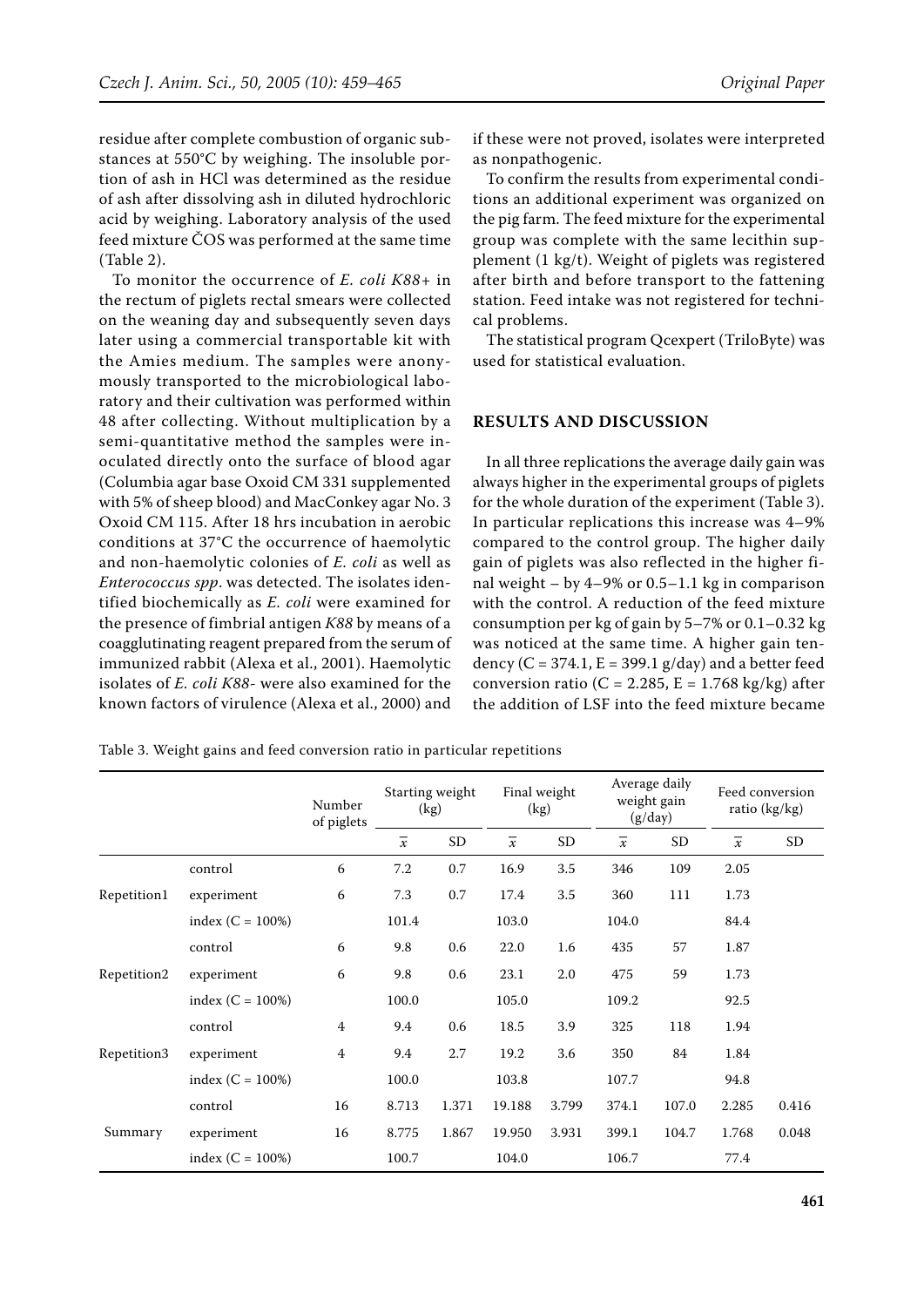evident in the summary of all three replications, the improvement was however statistically insignificant.

The comparison of digestibility coefficients also proves a better utilisation of the experimental mixture. The digestibility of crude fat  $(C = 66.28, E =$ 69.75%), crude protein (C = 78.12, E = 82.17%), crude fibre (C = 56.70, E = 59.10%), nitrogen free extract (C = 86.67, E = 87.75%) and ash (C = 63.63,  $E = 65.73\%$ ) was higher in experimental piglets. These differences were not statistically significant (Table 4). Relatively high digestibility of feed mixture, especially the coefficient of crude fibre digestibility, is caused by good-quality raw material and production progress evidently. It is in agreement with findings of Zobac and Kumprecht (1999).

At the end of the first week of experiment we observed an increase in fat digestibility in particular replications in piglets from experimental groups between 5% and 19% in comparison with the respective control. Our results agree with the results reported by Heugten and Odle (2000). The digestibility of crude protein increased by 9.5 or 4.7% in the first two replications in piglets from experimental groups. The other traits (digestibility of fibre, nitrogen free extract and ash) were higher in all the replications in experimental piglets. In all monitored traits the highest tendency of an increase was observed in ash in two out of the three replications (Table 5).

Compared to the control, the digestibility of fat, examined at the end of the fourth week of the experiment (Table 6), was higher in the first and third replication in experimental pigs by 4.5% and 2.1%, respectively; in the second replication it was by 2.7% lower. The digestibility of crude protein was higher in the experimental group in the last replication; in the other replications the increase was not significant – by 2 and 0.1%. The digestibility of fibre was higher in the experimental group of piglets in the second replication – by 10%, while in the other replications the differences were imperceptible. The digestibility of nitrogen free extract was also almost the same; ash was digested better in two replications than in control groups.

From the comparison of average values of digestibility coefficients of particular nutrients (Table 7) in piglets from control and experimental groups at the end of the first and fourth week after weaning we can conclude that the effect of the dietary emulsifier was highest immediately after weaning. The differences between the groups in fat, fibre and ash are

Table 4. Digestibility coefficients (%) of control and experimental feed mixtures

|                       | Control $(\bar{x} \pm SD)$ | Experiment ( $\bar{x}$ ± SD) | Index $(C = 100\%)$ |
|-----------------------|----------------------------|------------------------------|---------------------|
| Crude fat             | $66.28 \pm 12.11$          | $69.75 \pm 9.85$             | 105.2               |
| Crude protein         | $78.72 \pm 5.47$           | $82.17 \pm 2.23$             | 104.4               |
| Crude fibre           | $56.70 \pm 12.85$          | $59.10 \pm 12.04$            | 104.2               |
| Nitrogen free extract | $86.67 \pm 3.32$           | $87.75 \pm 3.00$             | 101.2               |
| Ash                   | $63.63 \pm 11.59$          | $65.73 \pm 10.35$            | 103.3               |

Table 5. Digestibility coefficients (%) determined at the end of the first week of experiment

|                          | Repetition 1 |                 |                                         |         | Repetition 2    |                                         | Repetition 3 |                 |                                         |
|--------------------------|--------------|-----------------|-----------------------------------------|---------|-----------------|-----------------------------------------|--------------|-----------------|-----------------------------------------|
|                          | control      | experi-<br>ment | improve-<br>ment index<br>$(C = 100\%)$ | control | experi-<br>ment | improve-<br>ment index<br>$(C = 100\%)$ | control      | experi-<br>ment | improve-<br>ment index<br>$(C = 100\%)$ |
| Crude fat                | 56.3         | 59.4            | 105.5                                   | 48.4    | 57.7            | 119.2                                   | 70.6         | 76.2            | 107.9                                   |
| Crude protein            | 72.3         | 79.2            | 109.5                                   | 76.4    | 80.0            | 104.7                                   | 86.0         | 85.3            | 99.2                                    |
| Crude fibre              | 52.6         | 53.8            | 102.3                                   | 43.7    | 47.4            | 108.5                                   | 58.0         | 62.6            | 107.9                                   |
| Nitrogen free<br>extract | 84.4         | 86.5            | 102.5                                   | 84.3    | 86.6            | 102.7                                   | 91.3         | 92.7            | 101.5                                   |
| Ash                      | 53.5         | 60.9            | 113.8                                   | 53.6    | 56.0            | 104.5                                   | 66.4         | 75.4            | 113.6                                   |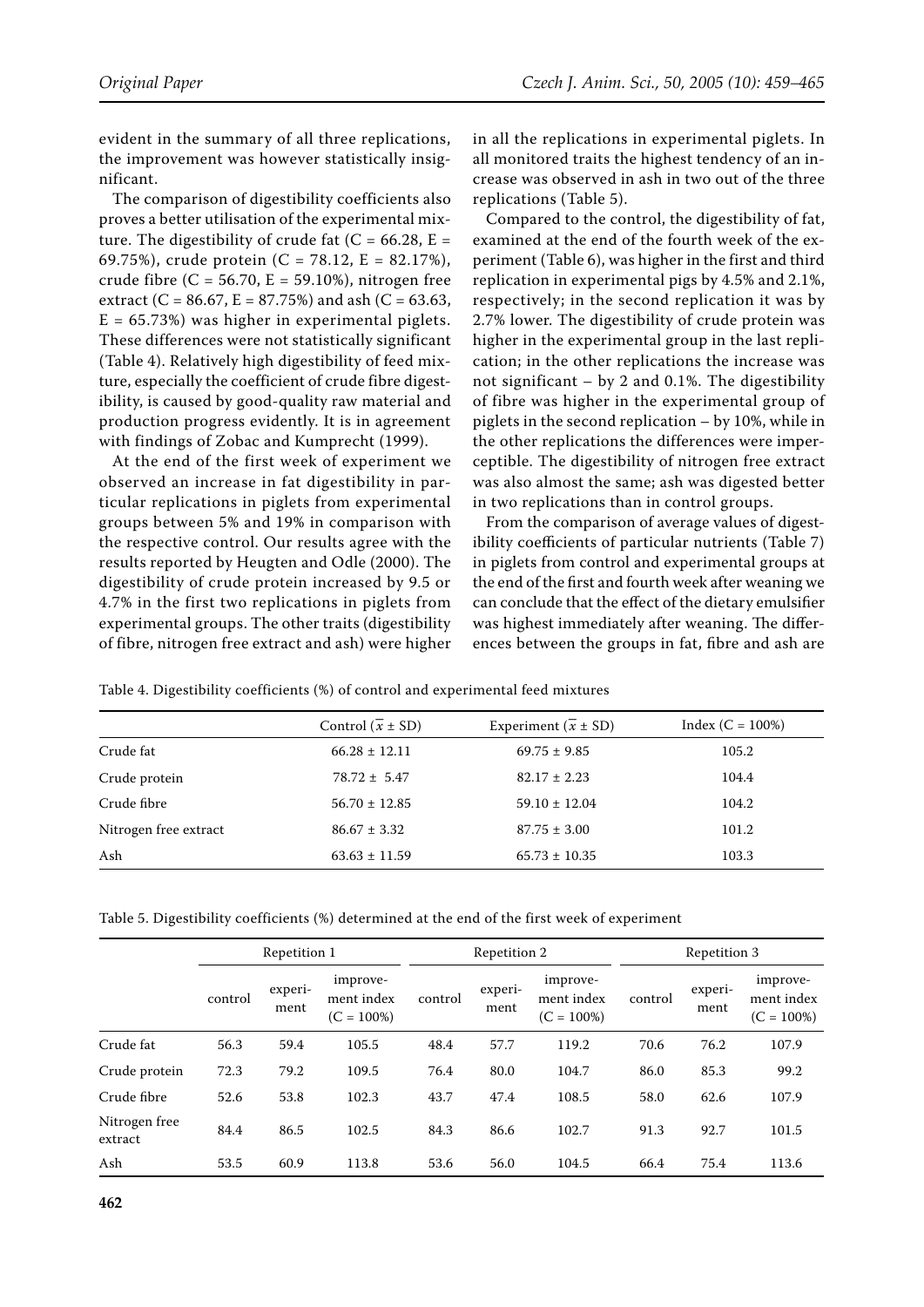|                          | Repetition 1 |                 |                                       |         | Repetition 2    |                                       | Repetition 3 |                 |                                       |  |
|--------------------------|--------------|-----------------|---------------------------------------|---------|-----------------|---------------------------------------|--------------|-----------------|---------------------------------------|--|
|                          | control      | experi-<br>ment | improvement<br>index<br>$(C = 100\%)$ | control | experi-<br>ment | improvement<br>index<br>$(C = 100\%)$ | control      | experi-<br>ment | improvement<br>index<br>$(C = 100\%)$ |  |
| Crude fat                | 66.9         | 69.9            | 104.5                                 | 73.8    | 71.9            | 97.3                                  | 81.7         | 83.4            | 102.1                                 |  |
| Crude protein            | 80.9         | 82.5            | 102.0                                 | 83.1    | 83.2            | 100.1                                 | 73.6         | 82.8            | 112.5                                 |  |
| Crude fibre              | 54.9         | 54.2            | 98.7                                  | 50.0    | 55.0            | 110.0                                 | 81.0         | 80.6            | 99.5                                  |  |
| Nitrogen free<br>extract | 89.0         | 88.7            | 99.7                                  | 88.2    | 88.3            | 100.1                                 | 82.8         | 83.7            | 101.1                                 |  |
| Ash                      | 61.2         | 62.2            | 101.6                                 | 62.2    | 58.2            | 93.6                                  | 84.9         | 81.7            | 96.2                                  |  |

Table 6. Digestibility coefficients (%) determined at the end of the fourth week of experiment

Table 7. Changes in the coefficients of nutrient digestibility (%) in experimental and control piglets in dependence on the weaning time

|                       |                               | 1 <sup>st</sup> week of experiment | $4th$ week of experiment      |                                  | Control | Experiment<br>$(1^{st}$ week = 100%) $(1^{st}$ week = 100%) |  |
|-----------------------|-------------------------------|------------------------------------|-------------------------------|----------------------------------|---------|-------------------------------------------------------------|--|
|                       | control<br>$(\bar{x} \pm SD)$ | experiment<br>$(\bar{x} \pm SD)$   | control<br>$(\bar{x} \pm SD)$ | experiment<br>$(\bar{x} \pm SD)$ |         |                                                             |  |
| Crude fat             | $58.4 \pm 11.3$               | $64.4 \pm 10.2$                    | $74.1 \pm 7.4$                | $75.1 \pm 7.3$                   | 126.9   | 116.6                                                       |  |
| Crude protein         | $78.2 \pm 7.0$                | $81.5 \pm 3.3$                     | $79.2 \pm 5.0$                | $82.8 \pm 0.4$                   | 101.3   | 101.6                                                       |  |
| Crude fibre           | $51.4 \pm 7.2$                | $54.6 \pm 7.6$                     | $62.0 \pm 16.7$               | $63.3 \pm 15.0$                  | 120.6   | 115.9                                                       |  |
| Nitrogen free extract | $86.7 \pm 4.0$                | $88.6 \pm 3.6$                     | $86.7 \pm 3.4$                | $86.9 \pm 2.8$                   | 100.0   | 98.1                                                        |  |
| Ash                   | $57.8 \pm 7.4$                | $64.1 \pm 10.1$                    | $69.4 \pm 13.4$               | $67.4 \pm 12.6$                  | 120.1   | 105.1                                                       |  |

significantly lower in the fourth week; it is a result of significant improvement of the digestibility of these nutrients in the control group. We can suppose that this fact is due to the development of the digestive system of pigs. Cera et al. (1988) and Soares et al. (2002) proved the tendency of a gradual increase in the digestibility of fat with the increasing temporal distance from weaning. The comparison of differences in the average daily gains and feed conversion ratio in the first and fourth week of the experiment shows a similar reduction of differences like between the control and experimental piglets in the digestibility of nutrients (Table 8) – the difference in daily weight gains and feed conversion ratio 26.3% and 17.5% for the benefit of experimental groups reduced to 3.1 and 13.7% in the fourth week.

Our results support the results of the experimental utilisation of phospholipides obtained so far and published by Schwarzer and Adams (1996).

During the replications of the experiment succeeding to each other according to the birth date or piglet weaning no clinical changes in the health condition were revealed. The consistency of faeces (Table 9) was evaluated with 0 in most cases during the first week, except for one day in each of the control groups ( $2 \times$  grade 1,  $1 \times$  grade 2) and one of the experimental groups  $(1 \times \text{grade } 1)$ . In the second week the consistency of faeces of experimental and control groups in the first two replications was evaluated with 0, in the temporally last – the third replication – with grade 1 for the period of one week in piglets from the control group and grade 2 (for the period of two days up to 3) in piglets from the experimental group. More liquid consistency of faeces can be connected with the isolation of *E. coli K88*+ in the rectum of one piglet on the 7<sup>th</sup> day after weaning. The deterioration of the faecal consistency can be put in connection with the average daily gain that was the lowest of all the replications for the control and the experiment. On the other hand, the feed conversion was average compared to other replications. Comparing the evaluation of the faeces quality in stalls only in the third replication soft up to non-formed faeces occurred more frequently after the  $7<sup>th</sup>$  day after weaning. According to a bacteriological examination in this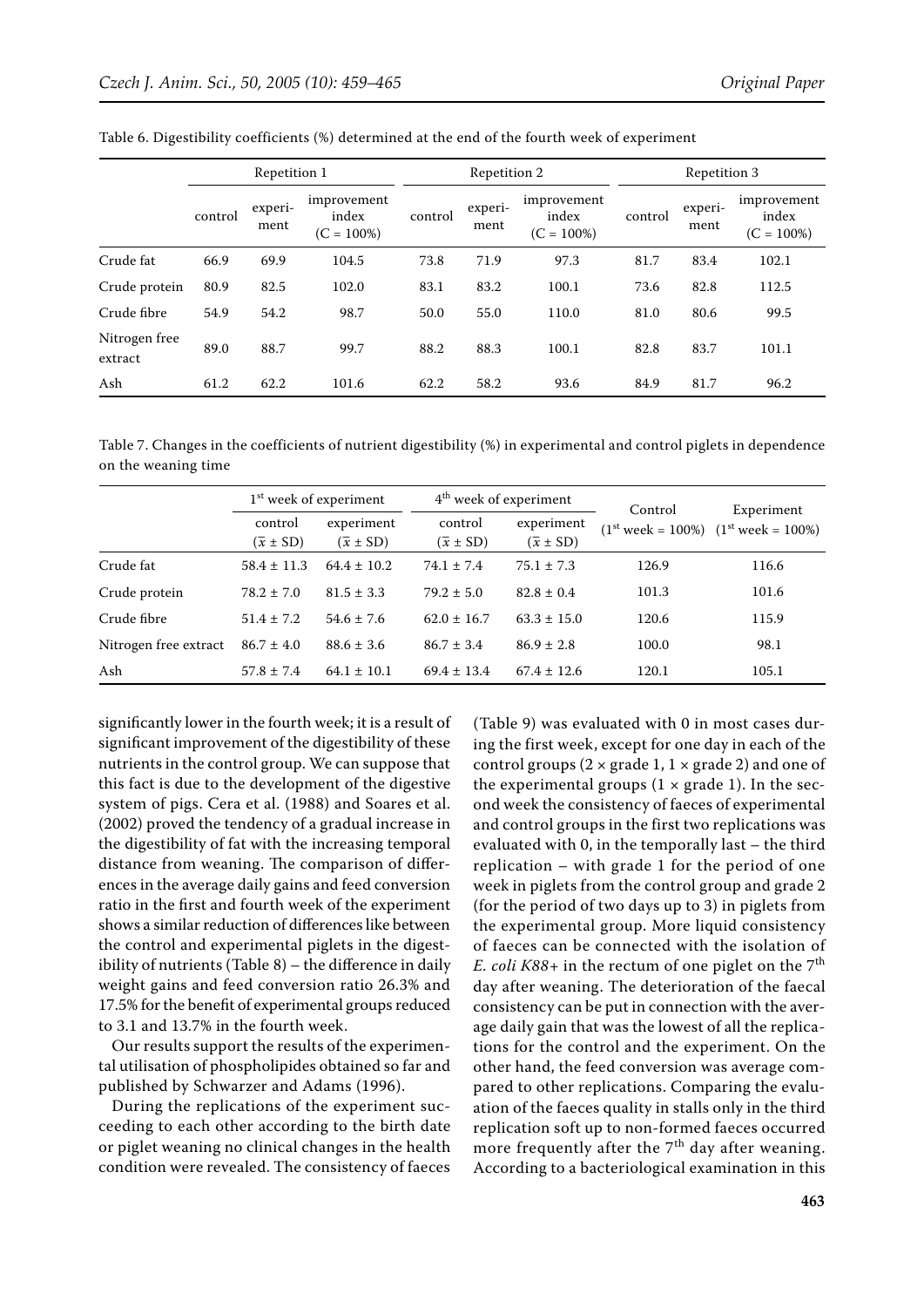Table 8. Comparison of average daily gains (g/day) and feed conversion ratio (kg/kg) in particular weeks of the experiment

|                                    | Control $(\bar{x} \pm SD)$ | Experiment ( $\bar{x} \pm SD$ ) | Experiment $(C = 100\%)$ |
|------------------------------------|----------------------------|---------------------------------|--------------------------|
| 1 <sup>st</sup> week of experiment |                            |                                 |                          |
| Average daily weight gain (g/day)  | $113.0 \pm 58.3$           | $142.7 \pm 97.3$                | 126.3                    |
| Feed conversion ratio (kg/kg)      | $3.015 \pm 1.730$          | $2.488 \pm 0.901$               | 82.5                     |
| 4 <sup>th</sup> week of experiment |                            |                                 |                          |
| Average daily weight gain (g/day)  | $556.7 \pm 125.3$          | $573.7 \pm 100.0$               | 103.1                    |
| Feed conversion ratio (kg/kg)      | $2.259 \pm 0.571$          | $1.950 \pm 0.519$               | 86.3                     |

Table 9. Evaluation of the average faecal consistency and results of bacteriological examination

|                                                    | Repetition 1 |              |            |              | Repetition 2 |              |            | Repetition 3 |         |       |            |              |
|----------------------------------------------------|--------------|--------------|------------|--------------|--------------|--------------|------------|--------------|---------|-------|------------|--------------|
|                                                    | control      |              | experiment |              | control      |              | experiment |              | control |       | experiment |              |
|                                                    | Ech          | EcK88        | Ech        | EcK88        | Ech          | EcK88        | Ech        | EcK88        | Ech     | EcK88 | Ech        | EcK88        |
| Weaning                                            | 1/6          | 0/6          | 3/6        | 0/6          | 3/6          | 0/6          | 1/6        | 1/6          | 1/4     | 0/4   | 0/4        | 0/4          |
| $7th$ day <sup>1</sup>                             | 0/6          | 0/6          | 0/6        | 0/6          | 0/6          | 0/6          | 0/6        | 0/6          | 0/6     | 1/6   | 0/6        | 0/6          |
| Average faecal<br>consistency 1 <sup>st</sup> week |              | 0.14         |            | $\Omega$     |              | 0.29         |            | 0.14         |         | 0.14  |            | $\mathbf{0}$ |
| Average faecal<br>consistency 2 <sup>nd</sup> week |              | $\mathbf{0}$ |            | $\mathbf{0}$ |              | $\mathbf{0}$ |            | 0            |         | 0.86  |            | 2.29         |

Ech – *E. coli* haemolytica; Ec*K88* – *E. coli K88;* <sup>1</sup> number of positive samples/total number of samples

case no pathogenic *E. coli* was detected before the  $7<sup>th</sup>$  day, in the following period no bacteriological examination of the faeces was performed. Out of the total of 64 examinations only in two cases the pathogenic *E. coli K88*+ were detected in one case in each group – the control and the experimental one. Therefore we can conclude that was no difference in the occurrence of enteropathogenic strains of *E. coli K88*+ in the experimental group due to LSF use. We did not detect a possible inhibiting effect of lecithin on hydrophobic biliary acids in contrast to the *in vitro* study carried out by Sung et al. (1993). In the samples collected on the  $7<sup>th</sup>$  day of the experiment in the third replication in all piglets the presence of *Lawsonia intracelularis* was proved using the nested PCR method. Based on this detection we can assume that the deteriorated faecal consistency and the lower daily gain in the experiment and control group of piglets in the third replication were not caused by enteropathogenic *E. coli*, but by chronic proliferative enteropathy (Jacobson et al., 2003).

In the field experiment (Table 10) we monitored 279 piglets to the age of 71.25 days in the control group and 312 piglets in the experimental group to 71 days of age. The average final weight of the experimental piglets was higher (21.88 kg) than in the control (20.52 kg). The average daily weight gain

### Table 10. Results of field experiment

|                               | Control | Experiment |
|-------------------------------|---------|------------|
| Piglets                       | 295     | 312        |
| Initial weight (kg)           | 1.3     | 1.3        |
| Age at weaning (days)         | 25.25   | 26.70      |
| index $(\%)$                  | 100     | 105.7      |
| Final weight (kg)             | 20.52   | 21.88      |
| index $(\%)$                  | 100     | 106.6      |
| Final age (days)              | 71.25   | 71         |
| index $(\%)$                  | 100     | 99.64      |
| Average daily gain weight (g) | 270     | 290        |
| index $(\%)$                  | 100     | 107.4      |